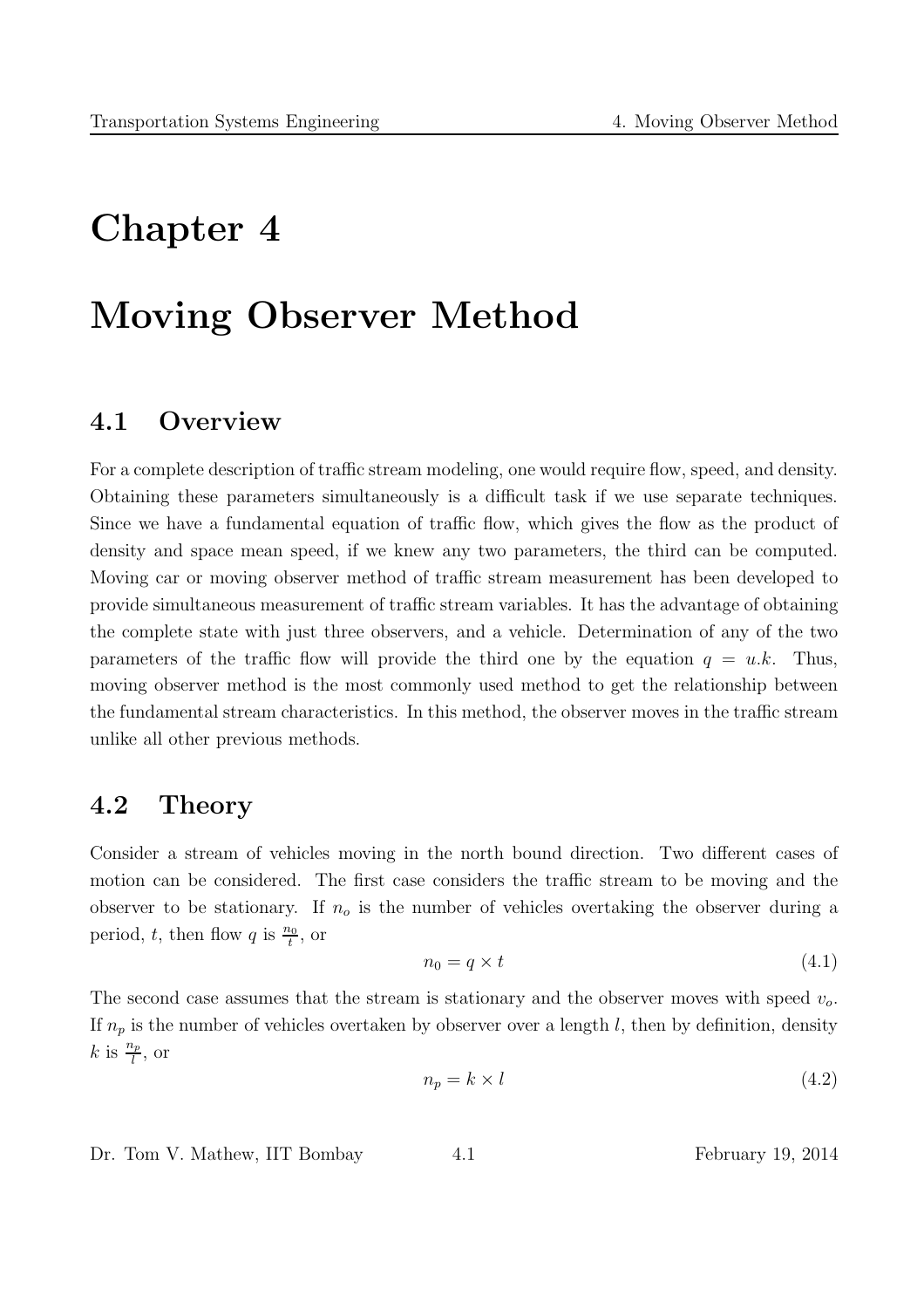

Figure 4:1: Illustration of moving observer method

or

$$
n_p = k.v_o.t \t\t(4.3)
$$

where  $v_0$  is the speed of the observer and t is the time taken for the observer to cover the road stretch. Now consider the case when the observer is moving within the stream. In that case  $m<sub>o</sub>$  vehicles will overtake the observer and  $m<sub>p</sub>$  vehicles will be overtaken by the observer in the test vehicle. Let the difference m is given by  $m_0$  -  $m_p$ , then from equation 4.1 and equation 4.3,

$$
m = m_0 - m_p = q t - k v_o t \tag{4.4}
$$

This equation is the basic equation of moving observer method, which relates  $q, k$  to the counts  $m, t$  and  $v<sub>o</sub>$  that can be obtained from the test. However, we have two unknowns, q and k, but only one equation. For generating another equation, the test vehicle is run twice once with the traffic stream and another one against traffic stream, i.e.

$$
m_w = q t_w - k v_w t_w \tag{4.5}
$$

$$
= q t_w - k l
$$
  
\n
$$
m_a = q t_a + k v_a t_a
$$
\n(4.6)

$$
= q t_a + k l
$$

where,  $a, w$  denotes against and with traffic flow. It may be noted that the sign of equation 4.6 is negative, because test vehicle moving in the opposite direction can be considered as a case when the test vehicle is moving in the stream with negative velocity. Further, in this case, all the vehicles will be overtaking, since it is moving with negative speed. In other words, when the test vehicle moves in the opposite direction, the observer simply counts the number of vehicles in the opposite direction. Adding equation 4.5 and 4.6, we will get the first parameter of the

Dr. Tom V. Mathew, IIT Bombay 4.2 February 19, 2014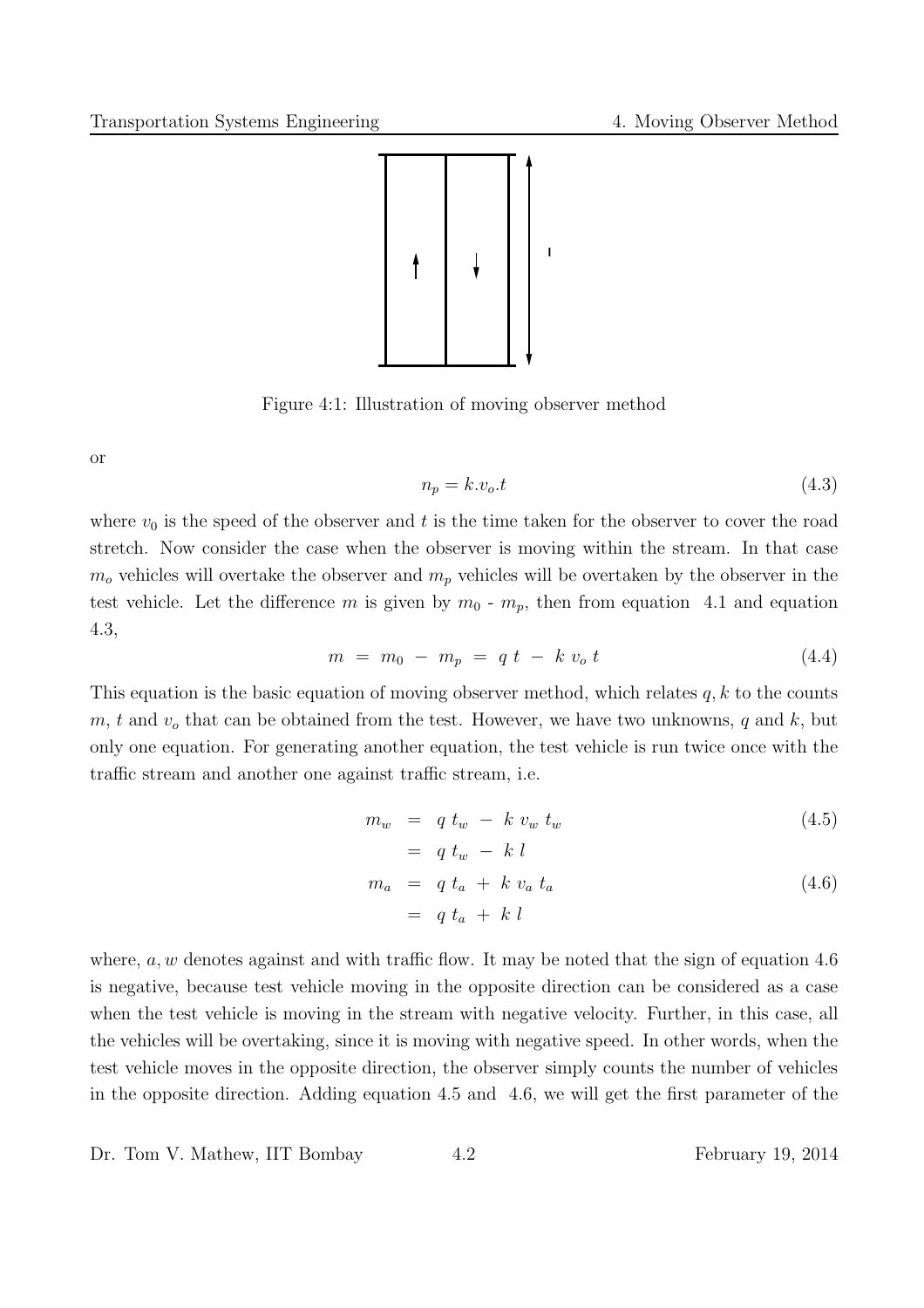stream, namely the flow(q) as:

$$
q = \frac{m_w + m_a}{t_w + t_a} \tag{4.7}
$$

Now calculating space mean speed from equation 4.5,

$$
\frac{m_w}{t_w} = q - kv_w
$$
  
\n
$$
= q - \frac{q}{v}v_w
$$
  
\n
$$
= q - \frac{q}{v} \left[\frac{l}{t_w}\right]
$$
  
\n
$$
= q \left(1 - \frac{l}{v} \times \frac{1}{t_w}\right)
$$
  
\n
$$
= q \left(1 - \frac{t_{avg}}{t_w}\right)
$$

If  $v_s$  is the mean stream speed, then average travel time is given by  $t_{avg} = \frac{l}{v}$  $\frac{l}{v_s}$ . Therefore,

$$
\frac{m_w}{q} = t_w (1 - \frac{t_{avg}}{t_w}) = t_w - t_{avg}
$$

$$
t_{avg} = t_w - \frac{m_w}{q} = \frac{l}{v},
$$

Rewriting the above equation, we get the second parameter of the traffic flow, namely the mean speed  $v_s$  and can be written as,

$$
v_s = \frac{l}{t_w - \frac{m_w}{q}}\tag{4.8}
$$

Thus two parameters of the stream can be determined. Knowing the two parameters the third parameter of traffic flow density  $(k)$  can be found out as

$$
k = \frac{q}{v_s} \tag{4.9}
$$

For increase accuracy and reliability, the test is performed a number of times and the average results are to be taken.

#### Dr. Tom V. Mathew, IIT Bombay 4.3 February 19, 2014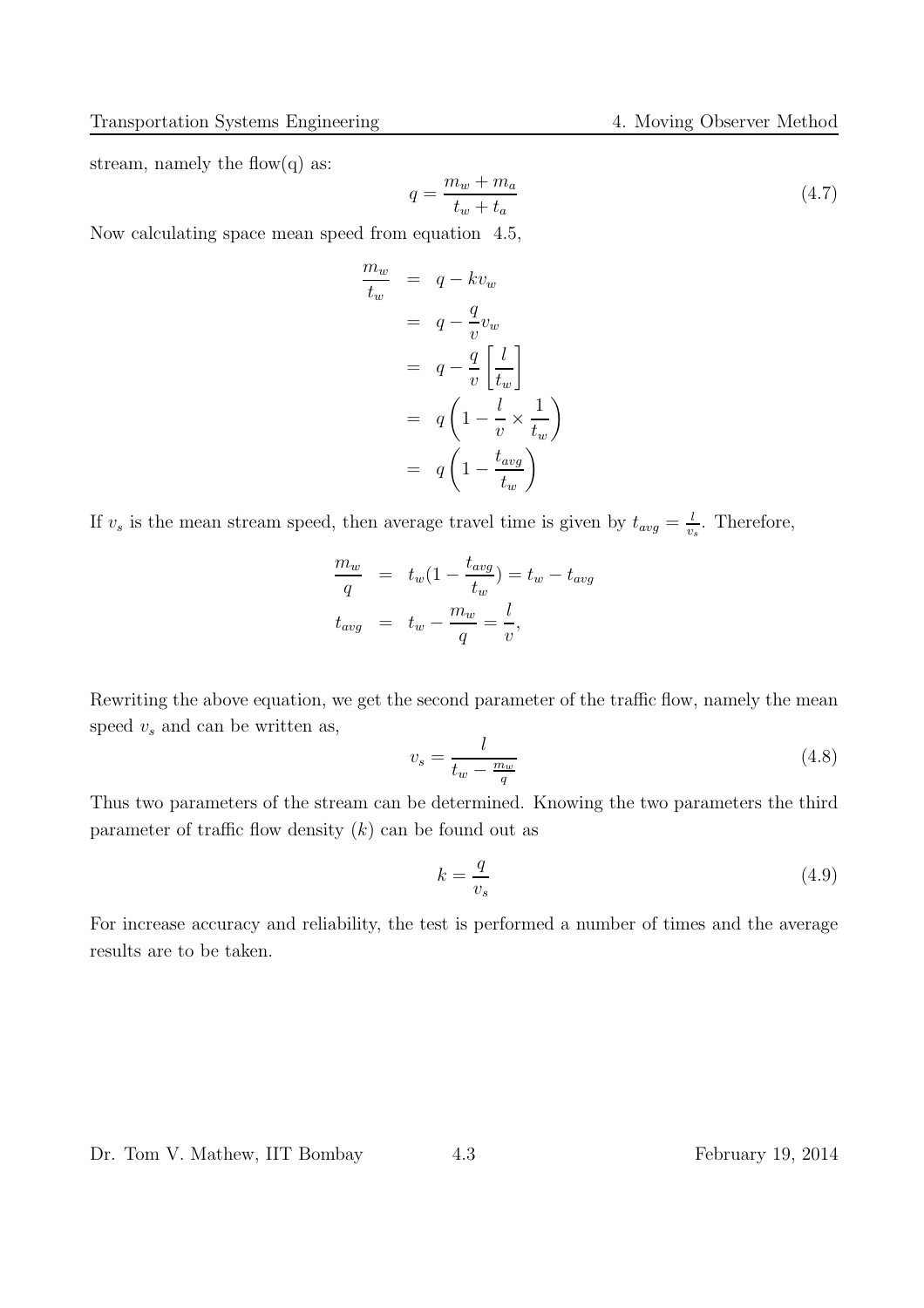## 4.3 Proof

### 4.4 Assumptions

#### Numerical Example

The length of a road stretch used for conducting the moving observer test is 0.5 km and the speed with which the test vehicle moved is 20 km/hr. Given that the number of vehicles encountered in the stream while the test vehicle was moving against the traffic stream is 107, number of vehicles that had overtaken the test vehicle is 10, and the number of vehicles overtaken by the test vehicle is 74, find the flow, density and average speed of the stream.

Solution Time taken by the test vehicle to reach the other end of the stream while it is moving along with the traffic is  $t_w = \frac{0.5}{20} = 0.025$  hr

Time taken by the observer to reach the other end of the stream while it is moving against the traffic is  $t_a = t_w = 0.025$  hr

Flow is given by equation,  $q = \frac{107 + (10 - 74)}{0.025 + 0.025} = 860$  veh/hr Stream speed  $v_s$  can be found out from equation $v_s = \frac{0.5}{0.025 - \frac{10.74}{860}} = 5$  km/hr Density can be found out from equation as  $k = \frac{860}{5} = 172$ veh/km

#### Numerical Example

The data from four moving observer test methods are shown in the table. Column 1 gives the sample number, column 2 gives the number of vehicles moving against the stream, column 3 gives the number of vehicles that had overtaken the test vehicle, and last column gives the number of vehicles overtaken by the test vehicle. Find the three fundamental stream parameters for each set of data. Also plot the fundamental diagrams of traffic flow.

| Sample no. |     | $\overline{2}$ | 3  |
|------------|-----|----------------|----|
|            | 107 | 10             | 74 |
|            | 113 | 25             | 41 |
| 3          | 30  | 15             | 5  |
|            | 79  | 18             |    |

Solution From the calculated values of flow, density and speed, the three fundamental diagrams can be plotted as shown in figure 4:2.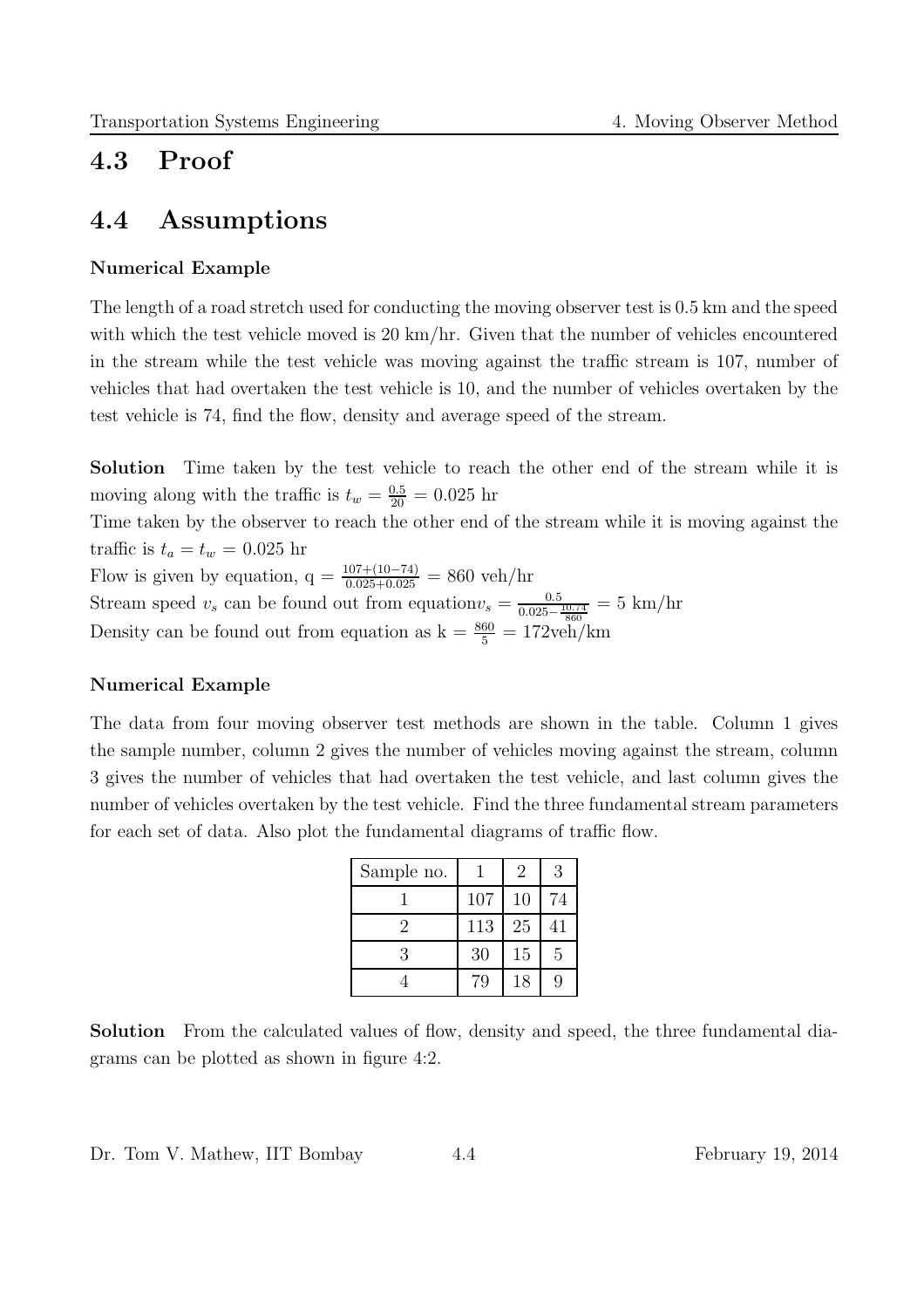| Sample no. | $m_a$ | $m_{o}$ | $m_p$         | $m_w = (m_o - m_p)$ | $t_a$ | $t_w$ | $m_a+m_w$<br>$t_a+t_w$ | $u =$<br>$t_w - \frac{m_w}{\sqrt{m_w}}$ | К   |
|------------|-------|---------|---------------|---------------------|-------|-------|------------------------|-----------------------------------------|-----|
|            | 107   | 10      | 74            | -64                 | 0.025 | 0.025 | 860                    | 5.03                                    | 171 |
|            | 113   | 25      | 41            | $-16$               | 0.025 | 0.025 | 1940                   | 15.04                                   | 129 |
|            | 30    | 15      | $\mathcal{O}$ | $10\,$              | 0.025 | 0.025 | 800                    | 40                                      | 20  |
|            | 79    | 18      | 9             |                     | 0.025 | 0.025 | 1760                   | 25.14                                   | 70  |



Figure 4:2: Fundamental diagrams of traffic flow